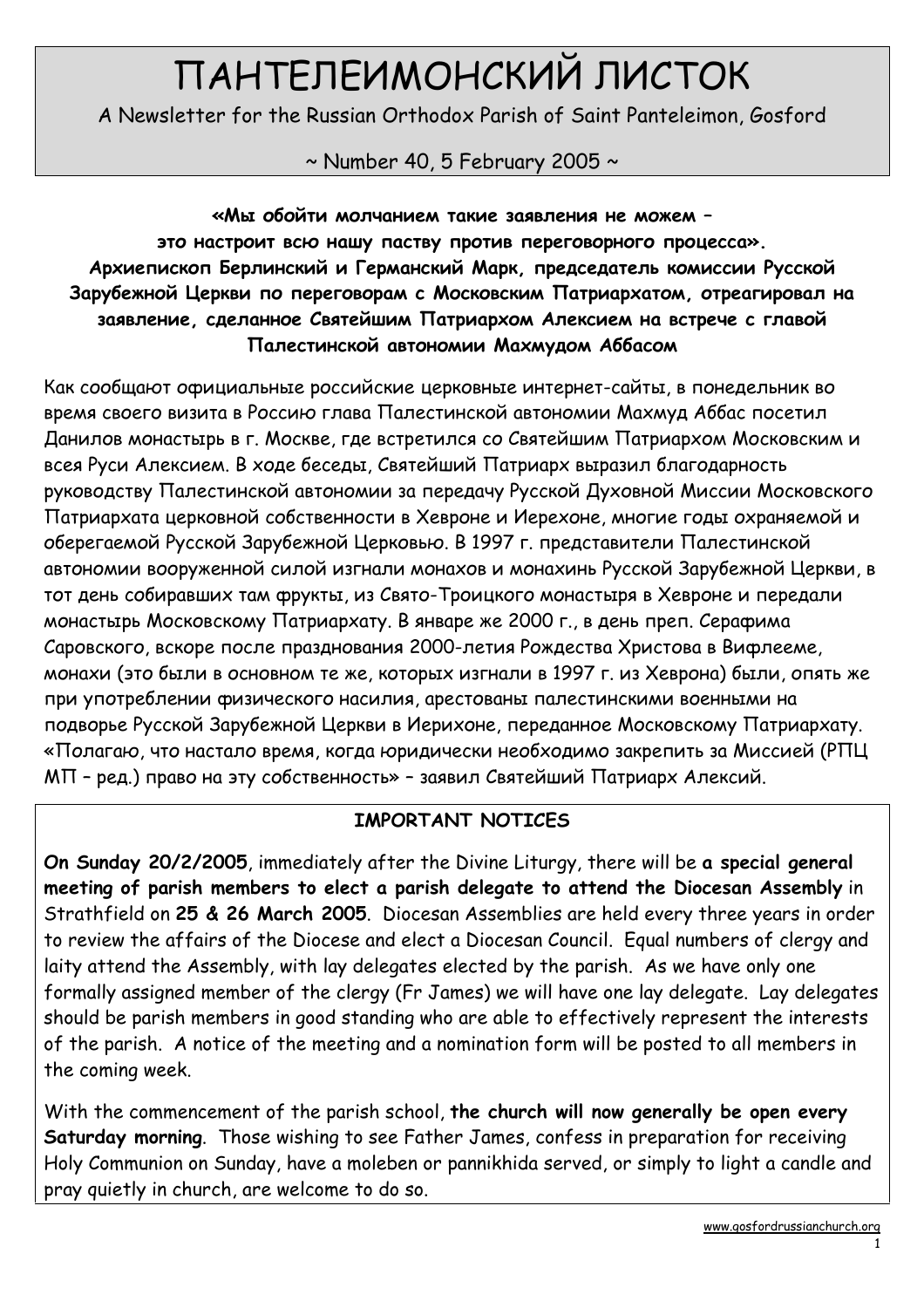Члены комиссии по переговорам с Московским Патриархатом рассчитывали на то, что Московский Патриархат в знак примирения вернет хотя бы часть отобранной незаконным способом собственности на Святой Земле, что исцелило бы самую свежую рану на Теле Русской Церкви. Поэтому, заявление Московского Патриархата вызвало протест со стороны председателя комиссии Русской Зарубежной Церкви. Просьба Московской Патриархии еще больше поражает тем фактом, что, насколько известно, РПЦ МП еще не удалось окончательно урегулировать ситуацию по законному владению церковным имуществом как в России, так и в Израиле и в землях под контролем Палестинской Автономии.

«Я очень разочарован, – заявил корреспонденту газеты «КоммерсантЪ» Павлу Коробову Архиепископ Берлинский и Германский Марк – Ведь в начале процесса было сделано заявление о том, что мы должны воздерживаться от любых действий и высказываний, которые могут огорчить другую сторону. А это именно такое действие. Мы обойти молчанием такие заявления не можем – это настроит всю нашу паству против переговорного процесса», – добавил Преосвященнейший Марк. – Но если это недоразумение, то должно быть сделано соответствующее заявление».

«Тут совсем недавно – продолжает Преосвященнейший Марк – со стороны Московского Патриархата было высказано мнение, что надо перерукоположить всех наших священников в России. Но на это никакой наш архиерей не пойдет. Иногда я себя спрашиваю, может быть это просто чья-то цель подорвать переговорный процесс».

В своем недавнем интервью «НГ- Религии» Архиепископ Марк отметил: «Есть также страхи (среди паствы Русской Зарубежной Церкви – ред.) в отношении имущества. Президент России Владимир Владимирович Путин при нашей встрече в мае сего года в присутствии Святейшего Патриарха Алексия II и Первоиерарха Русской Зарубежной Церкви, Высокопреосвященнейшего Митрополита Лавра однозначно высказался по этому вопросу, подчеркивая, что ни российское государство, ни РПЦ МП не будут претендовать на имущество Зарубежной Церкви. И тем не менее у многих еще не хватает доверия! Необходимо, чтобы были предприняты шаги, способствующие такому доверию».

#### Пресс-служба Архиерейского Синода Русской Зарубежной Церкви

"We Cannot Remain Silent After Such Statements— This Will Turn Our Flock Against the Ongoing Talks"

## Archbishop Mark of Berlin and Germany, President of the Committee of the Russian Orthodox Church Outside of Russia on Discussions with the Moscow Patriarchate, Reacts to the Statement Made by His Holiness Patriarch Alexy During a Meeting with Palestinian Prime Minister Mahmoud Abbas

As reported by the official websites in Russia, while on a trip to Russia on Monday, Palestinian Prime Minister Mahmoud Abbas visited Danilov Monastery in Moscow, where he met with His Holiness Patriarch Alexy of Moscow and All Russia. Over the course of their conversation, His Holiness the Patriarch expressed gratitude to the leadership of the Palestinian Autonomy for transferring to the Russian Ecclesiastical Mission of the Moscow Patriarchate church property in Hebron and Jericho, which had been preserved and protected for many years by the Russian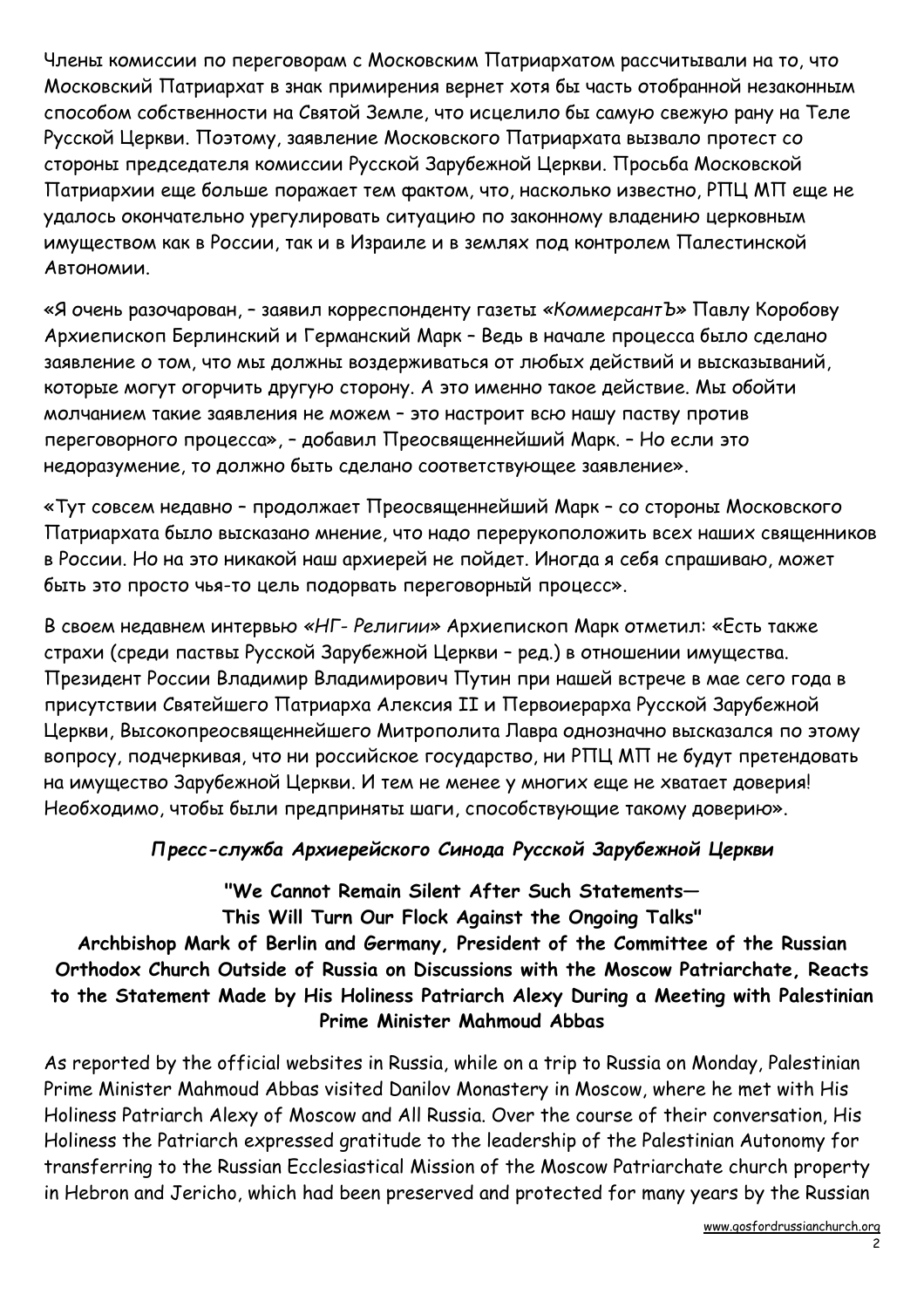Church Abroad. In 1997, representatives of the Palestinian Authority forcibly ejected monks and nuns belonging to the Russian Orthodox Church Outside of Russia from Holy Trinity Monastery in Hebron (who had been collecting fruits there that day) and turned it over to the Moscow Patriarchate. In January 2000, on the day of St Seraphim of Sarov, soon after the celebration of the 2000th year of the Nativity of Christ in Bethlehem, monastics (mainly those who had been ejected from Hebron in 1997) were arrested by Palestinian forces, again with the use of physical force, at the premises of the Russian Church Abroad in Jericho, which was then turned over to the Moscow Patriarchate. "I presume that the time has come when it is legally necessary to secure this property in the name of the Mission (of the ROC/MP—ed.)," stated His Holiness Patriarch Alexy.

The members of the Committee of the discussions with the Moscow Patriarchate had expected that the Moscow Patriarchate, as a symbol of peacemaking, would return at least one of the properties seized unlawfully in the Holy Land, which would be a noble gesture on the part of the ROC/MP and would heal the most recent wound on the Body of the Russian Church. For this reason, the statement made by the Moscow Patriarchate elicited a protest on the part of the President of the Committee of the Russian Orthodox Church Outside of Russia. The request made by the Moscow Patriarchate is even more stunning since, as far as it is known, the ROC/MP has not yet succeeded in formalizing the legal ownership of church property either in Russia or in Israel or in lands controlled by the Palestinian Authority.

"I am very disappointed," stated Archbishop Mark of Berlin and Germany to Kommersant correspondent Pavel Korobov, "For at the beginning of the process a declaration was made that we must refrain from any actions and statements that could insult the other side. And this is precisely such an action. We cannot remain silent to such a statement—this will turn our entire flock against the talks," added His Eminence Archbishop Mark. "But if this is a misunderstanding, a corresponding statement should be issued."

"Very recently," continued Archbishop Mark, "the Moscow Patriarchate expressed its opinion that one must re-ordain all our priests in Russia. But not one of our bishops would agree to this. Sometimes I ask myself, maybe this is someone's attempt to sabotage the process of negotiations."

In a recent interview given to NG-Religiya, Archbishop Mark noted: "There are such fears [within the flock of the Russian Orthodox Church Outside of Russia—ed.] regarding property. The President of Russia, Vladimir Vladimirovich Putin, during a meeting with us in May of this year, in the presence of His Holiness Patriarch Alexy II and of the First Hierarch of the Russian Orthodox Church Outside of Russia, His Eminence Metropolitan Laurus, unequivocally spoke out on this topic, stressing that neither the Russian Government nor the ROC/MP will make any claims on the property of the Church Abroad. Still, many are not convinced! It is necessary that steps be taken to ensure such trust."

Press Service of the Synod of Bishops of the Russian Orthodox Church Outside of Russia